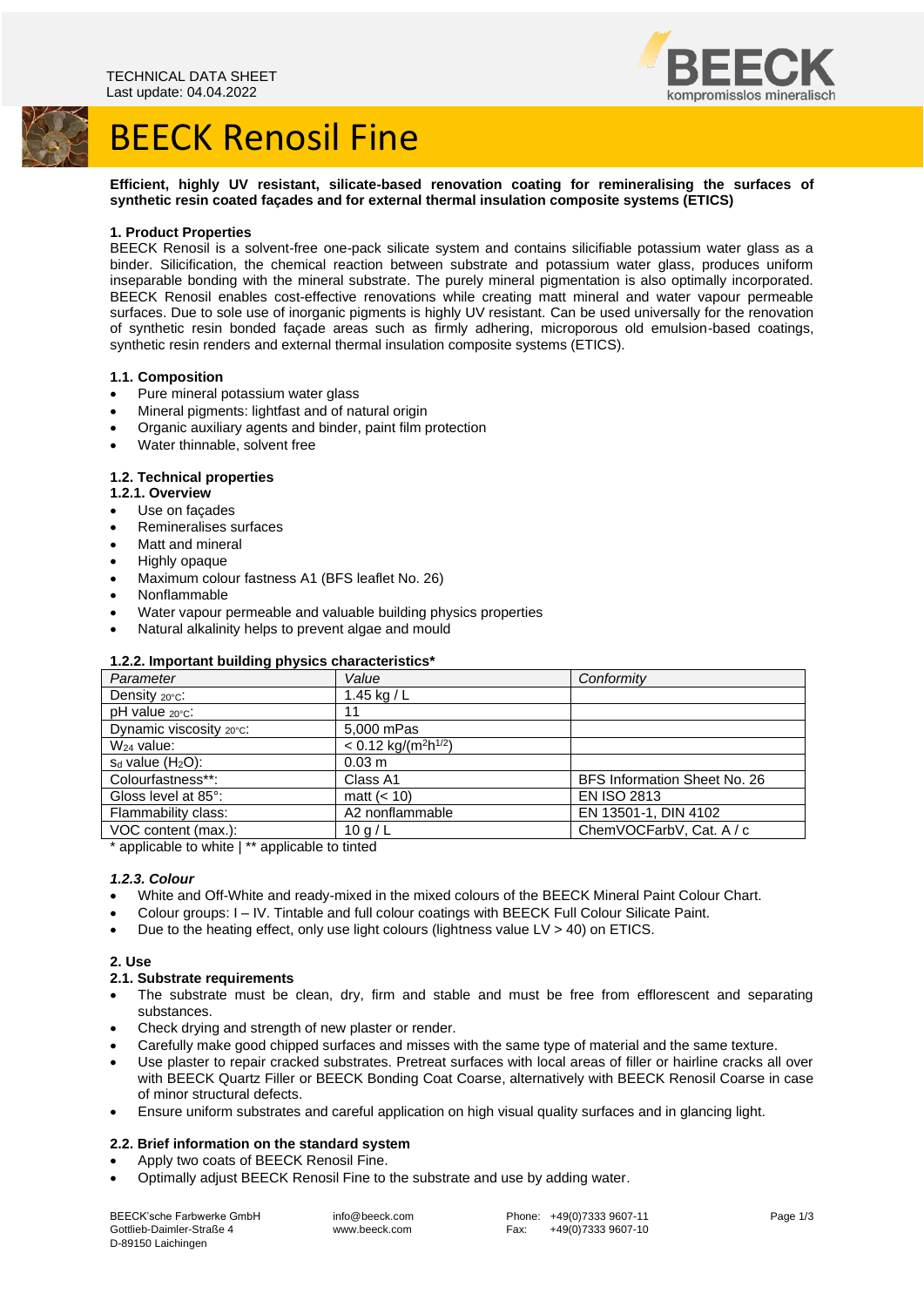

# **BEECK Renosil Fine**



- Critical substrates: apply BEECK Quartz Filler or BEECK Bonding Coat Fine / Coarse over the whole area first as preparatory treatment. Try out on a test area on site.
- Precoat with BEECK Renosil Coarse also possible; topcoat in same colour with BEECK Renosil Fine.

#### **2.3. Substrate and preparatory treatment**

• *Old film-forming coatings, synthetic resin renders, external thermal insulation composite systems (ETICS):*

Remove cracked, less adherent old coatings as pore-deep as possible. Check the adhesion and firmness of remaining coats. Thoroughly clean firmly adhering coatings and renders. Prepare algae infested surfaces with BEECK Fungicide according to the factory specifications. Prime highly absorbent or crumbling surfaces with BEECK MBA-Fixative, thinned with 2 parts water. Information on façade cleaning: As synthetic resin renders swell if they absorb water and are slow to dry again, allow for sufficiently long waiting periods between cleaning and coating. Clean composite systems, insulating renders and similar pressure-sensitive surfaces gently, without damaging the material.

- *Lime render (PI/CSII), lime-cement render (PII), cement render (PIII), concrete, fibrated cement:* Check drying and strength of render. Use BEECK Etching Fluid to remove sinter skin on solid new render. Do not etch thin coat renders and composite materials (for example, ETICS). Prime highly absorbent render with BEECK SOL-Fixative. Use a high-pressure cleaner and BEECK Formwork Oil Remover to clean concrete pore-deep and to remove any residual release agent, then rinse with plenty of clean water. Prime fibrated cement with BEECK Silane Primer and BEECK Bonding Coat Fine / Coarse, try out on a test area.
- *Unsuitable substrates* are horizontal or sloping surfaces exposed to the weather, less stable, efflorescent surfaces and non-alkali-resistant substrates such as wood-based materials (MDF, OSB), loam, gypsum, and plastics as well as non-firm and plasto-elastic coatings.
- *Defective substrates* require a differentiated approach. Apply a renovation render to damp, salt contaminated surfaces and base areas, and treat the whole surface with BEECK Quartz Filler.

#### **2.4. Application instructions**

#### **2.4.1. General information**

Check substrate suitability as required (see 2.1 and 2.3). Pay particular attention to the absorbency, strength and texture of the respective substrate. Try out on a test area before using on high quality and critical surfaces. Ensure that the product is used by qualified persons.

- Carefully cover surfaces which are not to be treated especially glass, ceramics, window sills, expansion joints, lacquer and anodic coatings – and protect them from splashes.
- Provide personal protective equipment.
- Only use containers from the same production batch to coat self-contained areas.
- Before use, stir BEECK Renosil Fine thoroughly with a powered mixing paddle.
- Make BEECK Renosil Fine optimally coatable by adding water.
- Do not use in wet conditions, if there is a risk of frost, on hot surfaces or in the blazing sun.
- Minimum application temperature: +8°C. Drying time: at least 12 hours per coat
- Protect freshly coatings from the rain; hang up scaffolding sheeting in front of the surface worked on.

## **2.4.2. Application**

With roller, brush or using an airless spraying method. Apply to self-contained areas with an absolutely thin coating, no overlapping, in one continuous pass by cross coating.

- *Application with roller or brush:*
	- Rollers and brushes with a uniform coating finish are suitable.
	- Avoid roller edges, ridges, overlapping and overcoating coats that have already begun to dry, especially in scaffold working areas.
	- Cut-in edges smoothly and seamlessly, wet-on-wet, together with the main area.
	- As a brushed surface, use a BEECK Mineral Paint Brush to spread in any direction.
	- Coats:
		- Primer coat: Thin product with no more than 10 % water to improve coatability.

Topcoat: After at least 12 hours, unthinned or make coatable with no more than 5 % water.

#### • *Spraying method (airless):*

- Nozzle: 0.79 mm / 0.031 inch
- Always sieve product before use, apply uniformly and as a thin coat.
- If necessary, uniformly lay-off with a brush or roller.

## **2.5. Auxiliary products**

- BEECK Etching Fluid for removing sinter layers on solid new plaster. Do not etch thin coat renders or ETICS.
- BEECK Fungicide, against algae growth. Determine effectiveness on specific property beforehand by trying out on a test area on site exposed to long-term weathering.